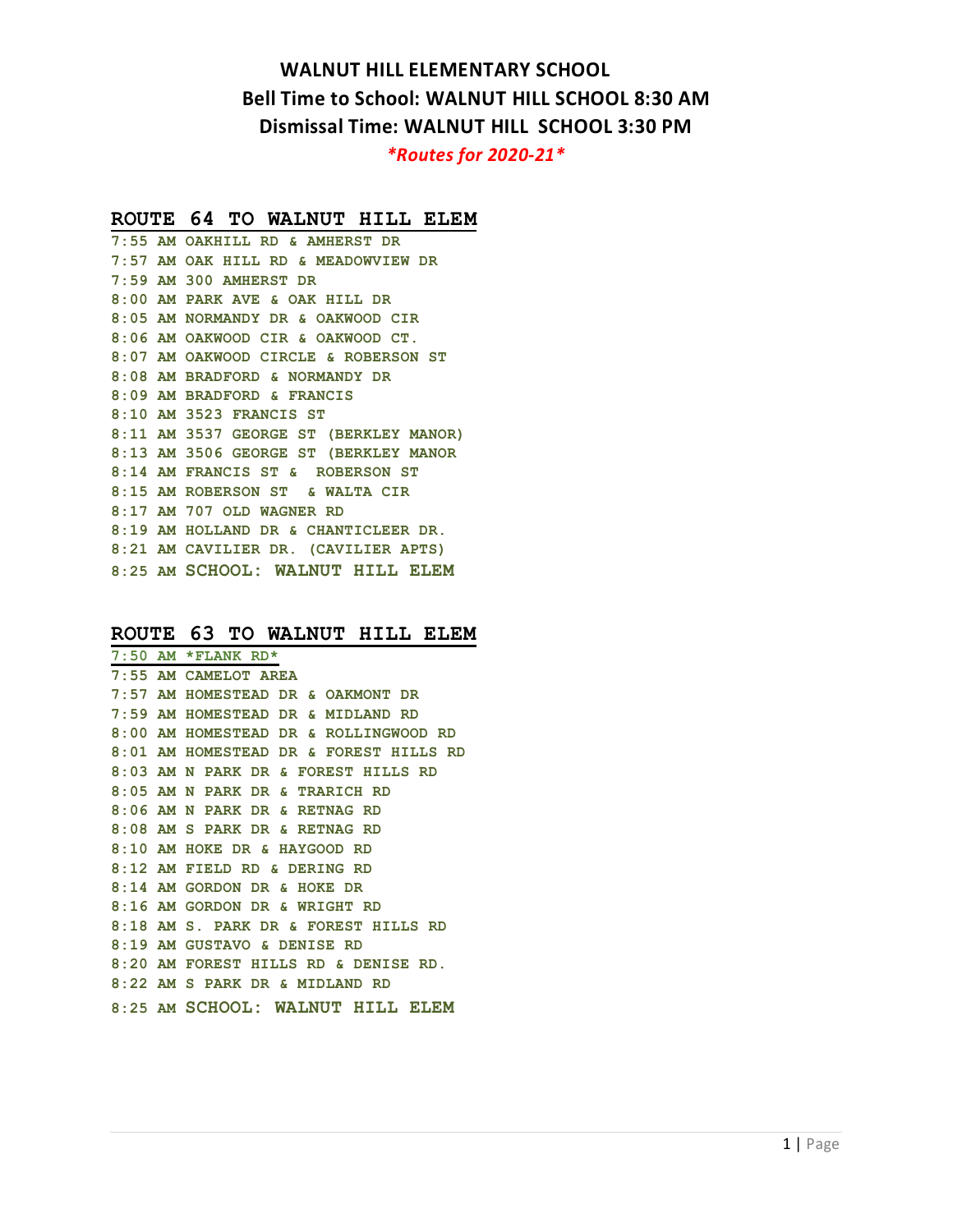# **WALNUT HILL ELEMENTARY SCHOOL Bell Time to School: WALNUT HILL SCHOOL 8:30 AM Dismissal Time: WALNUT HILL SCHOOL 3:30 PM** *\*Routes for 2020-21\**

## **ROUTE 87 TO WALNUTHILL**

|  | 7:54 AM 3022 S. CRATER RD                          |
|--|----------------------------------------------------|
|  | 7:57 AM CRATER WOODS APARTMENTS                    |
|  | 8:00 AM CRATER CIRCLE & ADDISON WAY                |
|  | 8:05 AM N PLAINS DR & DOLAN DR                     |
|  | 8:06 AM S PLAINS DR & S CRATER RD                  |
|  | 8:07 AM S CRATER RD & RICHLAND RD                  |
|  | 8:09 AM LAKEWOOD DR & WESTWOOD DR                  |
|  | 8:10 AM LAKEWOOD DR & BEECHWOOD DR                 |
|  | 8:11 AM SPOTSWOOD DR & WESTWOOD DR                 |
|  | 8:14 AM S CRATER RD & SEYLER DR                    |
|  | 8:16 AM CORNERSTONE KINDERCARE (3267 S. CRATER RD) |
|  | 8:18 AM 2910 S CRATER RD- GOOD FOR KIDS            |
|  | 8:19 AM OUAIL OAKS APTS                            |
|  | 8:25 AM SCHOOL: WALNUT HILL ELEM                   |
|  |                                                    |

## **ROUTE 82 TO WALNUT HILL ELEM**

|  | 7:57 AM NORTH BLVD & POWHATAN                   |
|--|-------------------------------------------------|
|  | 8:00 AM VARINA AVE & BERMUDA ST                 |
|  | 8:04 AM MATOAX AVE & CAWSON ST                  |
|  | 8:05 AM MATOAX AVE & BERMUDA ST                 |
|  | 8:06 AM BERKELEY AVE & WEYANOKE ST              |
|  | 8:07 AM WEYANOKE ST & EAST BLVD                 |
|  | 8:08 AM WEYANOKE ST & FAIRFAX ST                |
|  | 8:09 AM E. TUCKAHOE & N. SYCAMORE ST            |
|  | 8:10 AM S. SYCAMORE ST & BREMO ST               |
|  | 8:11 AM FLEUR DE HUNDRED & S. SYCAMORE ST       |
|  | 8:12 AM FLEUR DE HUNDRED & MT. VERNON ST.       |
|  | 8:13 AM BELMEAD ST & MT VERNON ST               |
|  | 8:14 AM E TUCKAHOE ST & N. SYCAMORE ST          |
|  | 8:16 AM MONTICELLO ST & BELMEAD ST              |
|  | 8:18 AM MONTICELLO ST & E. TUCKAHOE ST          |
|  | 8:19 AM OAKLAND ST & WEYANOKE ST                |
|  | 8:20 AM MAYCOX ST & OAKLAND ST                  |
|  | 8:22 AM CLAREMONT ST & BLAIR ST                 |
|  | 8:25 AM CRATER SO TOWNHOMES (1655 S. CRATER RD) |
|  | 8:29 AM SCHOOL: WALNUT HILL                     |
|  |                                                 |